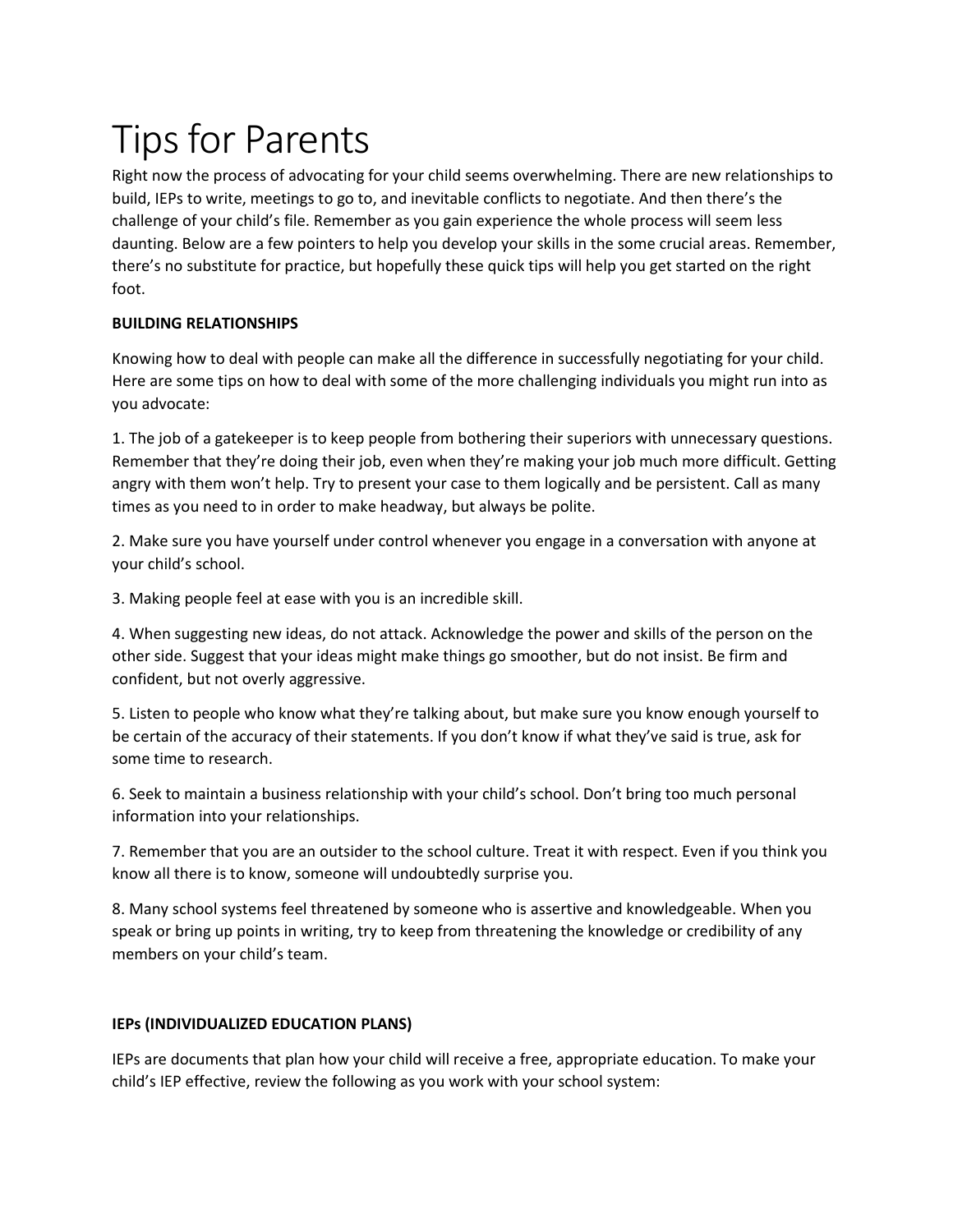1. Know your child's current level of performance. Use objective data, such as psychology evaluations and tests.

2. Know what specific goals and objectives, such as the exact behavior or skill, that you feel your child should attain. For example, if your child is having trouble reading at her grade level, know exactly at what grade level she is currently reading, her reading-level goal, and the date by when she should attain this goal. (A good argument for having a plan!)

3. Question language that is vague or unclear. For example, insist that objective measurements (like test scores) be used to access your child's success, not teacher statements or grades.

4. Review and revise your child's IEP at least once a year.

5. Expect and hold the school to the agreed upon method of reporting your child's progress.

#### **MEETINGS**

Meetings can be frustrating and terrifying. And yet, meetings can be the center of action for your child's education. Learn to use them to the best of your advantage:

1. Try to keep the conversation focused. Don't allow the meeting to derail.

2. Be positive. Suggest solutions. Don't wait for someone else to come up with the next idea.

3. Go to meetings with support. When both parents are present, they are more formidable and powerful opponents. If your spouse cannot be present, enlist another family member or friend to go with you.

4. Suggest tape recording the meeting. Check your state's regulations on this before suggesting it to the school.

5. Treat everyone in the room, including yourself, with respect.

6. Make eye contact.

7. Don't let yourself be rushed or bulldozed if you are running out of time. You can always schedule another meeting.

8. Always debrief after the meeting. Write down what you remember, including key points and important resolutions. Add your own opinions. Do this immediately.

#### **RESOLVING CONFLICTS**

Negotiating with your child's school is not always easy. Here are a few pointers that might help you get what you want without making enemies: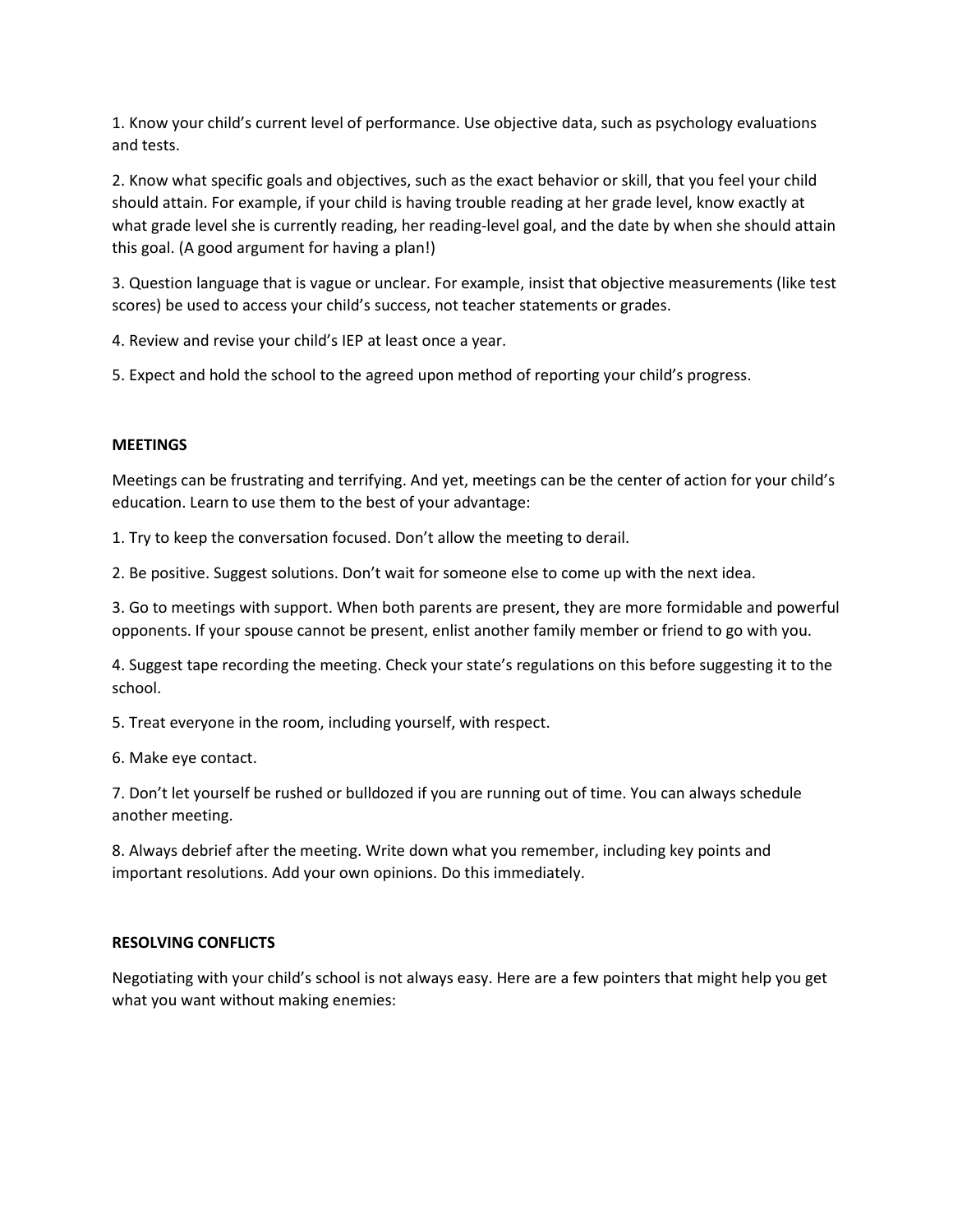1. Don't forget that in a lot of conflicts, both sides can be right.

2. Keep in mind that many school systems fear the expense of special education programs.

3. Try to see your requests from their side. Ask yourself how you and your child appear to the school. How can you bring both views into line?

4. Always approach conflict with civility and respect for the person on the other side. Never seek to blame or find fault. Do not speak with scorn.

5. Ask lots of questions so that you can understand the point of view from the other side. This will help you find solutions advantageous to both sides.

6. Try to make your child seem as "real" as possible. Tell about your experiences with your child as a way to help people understand what your child really needs.

7. Compromise may be the key to getting most of what you want, even if you can't get all of what you want. (A good argument for making a plan that prioritizes what you want for your child.)

8. Keep a paper trail. Even though litigation is never anyone's first choice, being prepared for it can save you a lot of trouble later.

### **THE FILE**

The most important thing you can do in your efforts as an advocate is to keep records. And to keep them organized. Documentation is the only way you can truly know the progress your child is making and the way he is being treated by the school system. Documentation is also the only way you'll be able to convince your child's team of the validity of your child's needs. When you develop your child's file, keep the following pointers in mind:

1. Keep a list of all the people who have ever seen your child for whatever reason. You can organize your list by services, for example, medical, psychological, etc. You can even be more detailed if your child has particular needs by organizing by specialty, for example, ophthalmology.

2. Get a complete record of all your child's medical files. You usually need to send a written request.

3. Get a complete record of your child's educational files. Again, you usually need to send a written request.

4. Make copies. Never give your originals to anyone.

5. Date all documents and file them in chronological order. This makes accessibility easy. You don't have to remember the name of the doctor, clinic, or school.

6. If you make notes (like dating) on your documents, use pencil.

7. Use a three-ring notebook, so that you can easily add or access documents.

- 8. Create a table of contents so that you know what you have.
- 9. Add new information to your file immediately